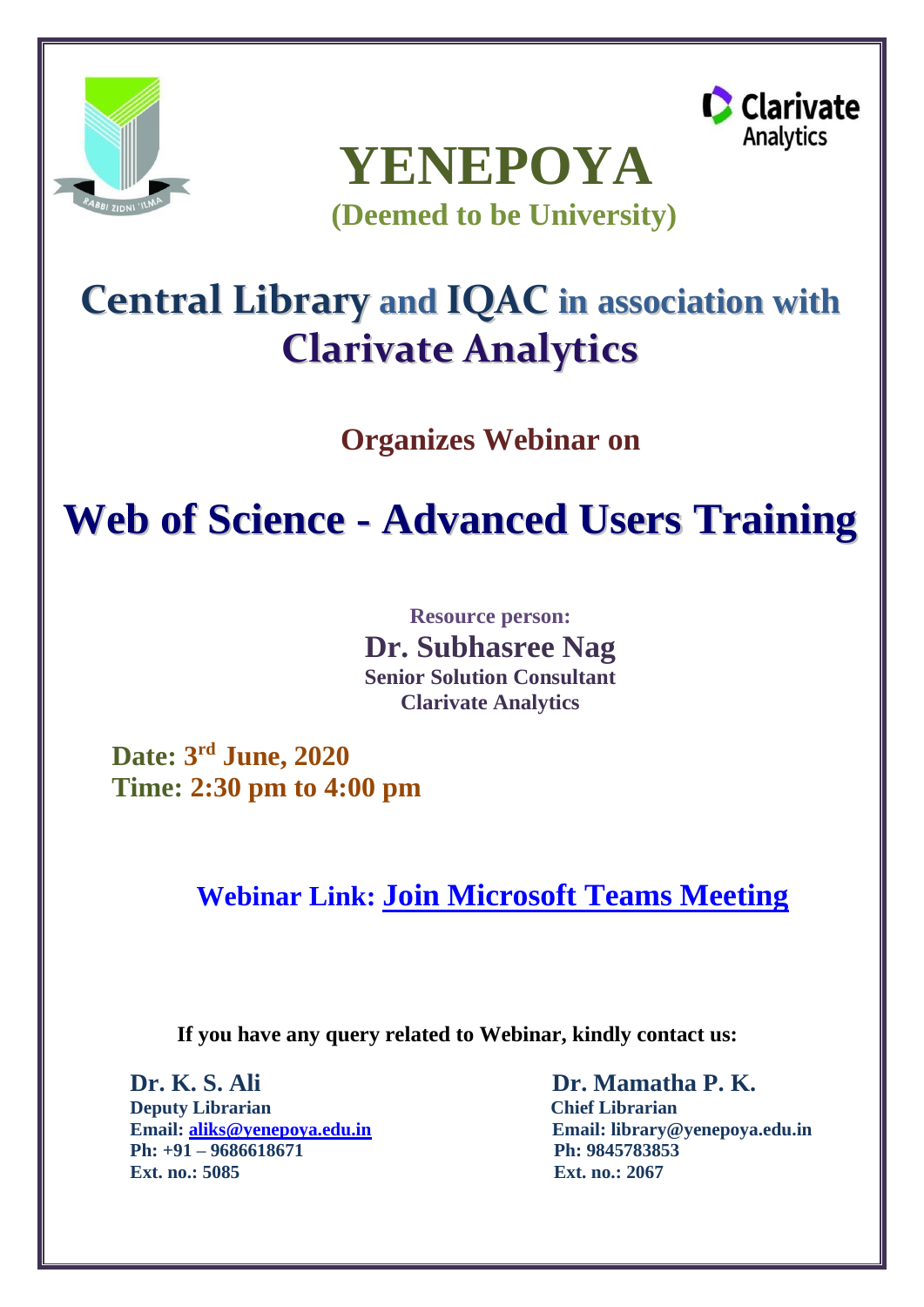## Yenepoya Central Library **How to Join a Microsoft Teams Meeting**

**Step 1.** In the calendar invitation, you will find a link to join the Microsoft Teams Meeting. You can join via the link which will allow you to use your computer microphone, speakers and webcam. Alternatively, you can dial in using the phone number and Conference ID.

Please use the following link to join the discussion.

## **[Join Microsoft Teams Meeting](https://teams.microsoft.com/l/meetup-join/19%3ameeting_MWZlZmUzNGItNTdiOC00YmM0LTg1OWQtY2U1ZmFjMjdjOTBi%40thread.v2/0?context=%7b%22Tid%22%3a%22127fa96e-00b4-429e-95f9-72c2828437a4%22%2c%22Oid%22%3a%22c68313b6-f0dc-4996-9f1d-2af2d538e161%22%7d)**

+91 22 6001 4505 India, Mumbai (Toll) Conference ID: **277 133 056#** (Yenepoya)

[Local numbers |](https://urldefense.proofpoint.com/v2/url?u=https-3A__dialin.teams.microsoft.com_70fa4463-2D8186-2D4f75-2Db494-2De31888fcda8c-3Fid-3D815761373&d=DwMFaQ&c=OGmtg_3SI10Cogwk-ShFiw&r=O5MD0QfRdIESdmUF8CDJD9GsaX6sgtv_MUCTGpAQEvI&m=6E0Ma7404KWsxmqufdiAABffQjSJ-KJ0-Ix7azRFUk8&s=qa5oxEjag-omDgxzAXYE5o7FmBWmBPiiwabhFmc8L0k&e) [Reset PIN |](https://urldefense.proofpoint.com/v2/url?u=https-3A__mysettings.lync.com_pstnconferencing&d=DwMFaQ&c=OGmtg_3SI10Cogwk-ShFiw&r=O5MD0QfRdIESdmUF8CDJD9GsaX6sgtv_MUCTGpAQEvI&m=6E0Ma7404KWsxmqufdiAABffQjSJ-KJ0-Ix7azRFUk8&s=R1HH5HlQTr_GSQypJgf_k-OjLIMqBNVNwveO0MfAGEM&e) [Learn more about Teams |](https://urldefense.proofpoint.com/v2/url?u=https-3A__aka.ms_JoinTeamsMeeting&d=DwMFaQ&c=OGmtg_3SI10Cogwk-ShFiw&r=O5MD0QfRdIESdmUF8CDJD9GsaX6sgtv_MUCTGpAQEvI&m=6E0Ma7404KWsxmqufdiAABffQjSJ-KJ0-Ix7azRFUk8&s=KRrdVSlj6C0aepKfrfJj3TwgnVVXzMlWL420vJ3phh0&e) [Meeting](https://urldefense.proofpoint.com/v2/url?u=https-3A__teams.microsoft.com_meetingOptions_-3ForganizerId-3Dc68313b6-2Df0dc-2D4996-2D9f1d-2D2af2d538e161-26tenantId-3D127fa96e-2D00b4-2D429e-2D95f9-2D72c2828437a4-26threadId-3D19-5Fmeeting-5FN2M5MWQ0NDktMmYxMC00OTI0LTkyYTEtY2RiNGFjM2JkMjRi-40thread.v2-26messageId-3D0-26language-3Den-2DUS&d=DwMFaQ&c=OGmtg_3SI10Cogwk-ShFiw&r=O5MD0QfRdIESdmUF8CDJD9GsaX6sgtv_MUCTGpAQEvI&m=6E0Ma7404KWsxmqufdiAABffQjSJ-KJ0-Ix7azRFUk8&s=oQJVIZ1-FlisMDcTyi0CzjD11vRiq03XbXXQj1gXfUA&e)  [options](https://urldefense.proofpoint.com/v2/url?u=https-3A__teams.microsoft.com_meetingOptions_-3ForganizerId-3Dc68313b6-2Df0dc-2D4996-2D9f1d-2D2af2d538e161-26tenantId-3D127fa96e-2D00b4-2D429e-2D95f9-2D72c2828437a4-26threadId-3D19-5Fmeeting-5FN2M5MWQ0NDktMmYxMC00OTI0LTkyYTEtY2RiNGFjM2JkMjRi-40thread.v2-26messageId-3D0-26language-3Den-2DUS&d=DwMFaQ&c=OGmtg_3SI10Cogwk-ShFiw&r=O5MD0QfRdIESdmUF8CDJD9GsaX6sgtv_MUCTGpAQEvI&m=6E0Ma7404KWsxmqufdiAABffQjSJ-KJ0-Ix7azRFUk8&s=oQJVIZ1-FlisMDcTyi0CzjD11vRiq03XbXXQj1gXfUA&e) Clarivate

**Step 2.** After clicking the "Join Microsoft Teams Meeting" link the page below will appear.



You can join a Teams meeting whether or not you have the Teams application installed. If you do not have the Teams application installed, select "Join on the web instead".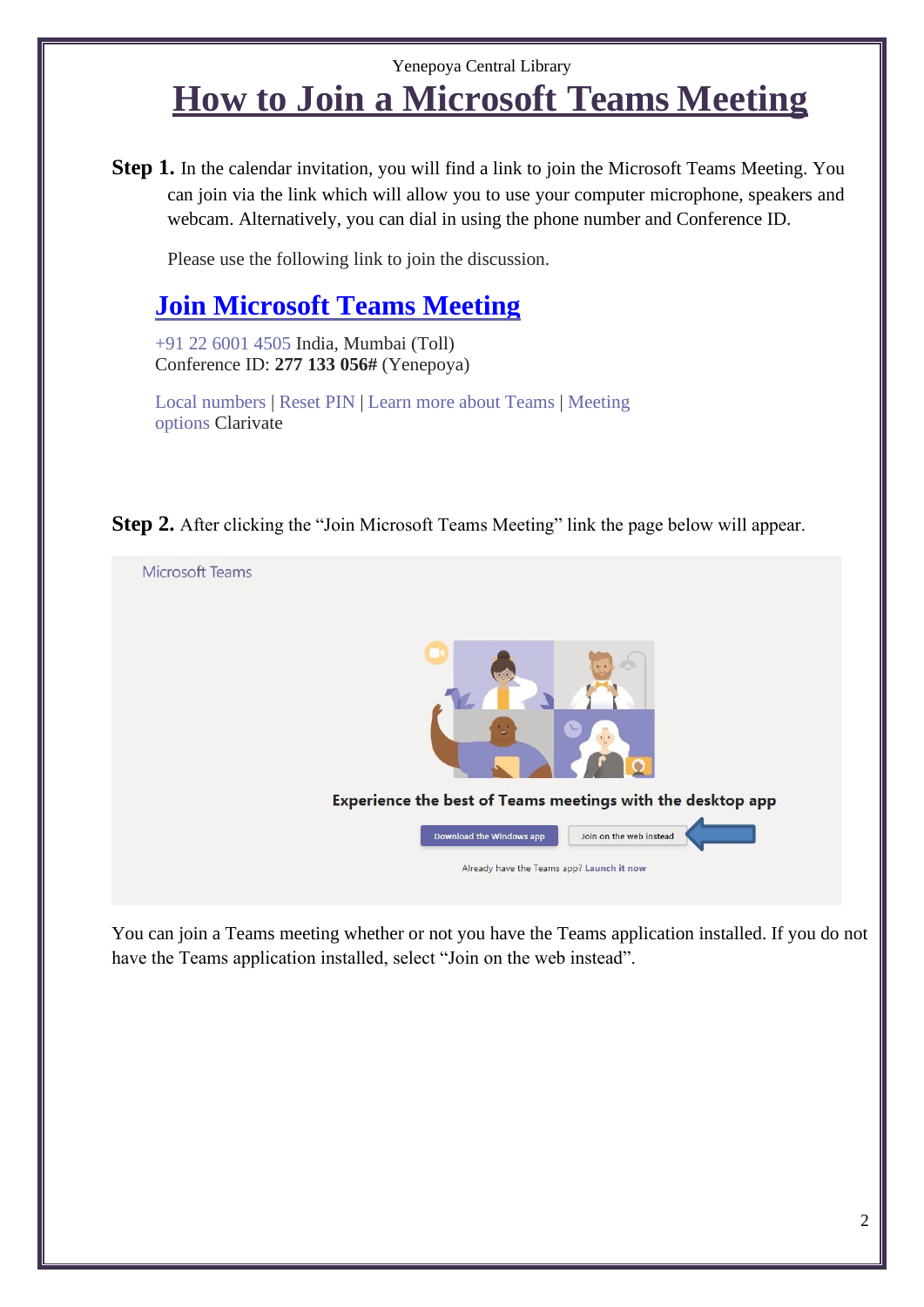



**Step 4.** Now that Teams has access to your microphone and camera you will see your camera feed in the Teams window. If you have multiple cameras, speakers or microphones, you can control which device you want to use by selecting the "Devices" button.

|  | Enter name     |             | Join now    |  |
|--|----------------|-------------|-------------|--|
|  | E              | $\mathbf 0$ | ි Devices   |  |
|  |                |             |             |  |
|  |                |             |             |  |
|  |                |             |             |  |
|  | प्ली Audio off | Q           | Phone audio |  |
|  |                |             |             |  |

After clicking the "Devices" button, a popup will appear on the right-side of your Teams window, here you can select alternative Speakers, Microphones, or Cameras.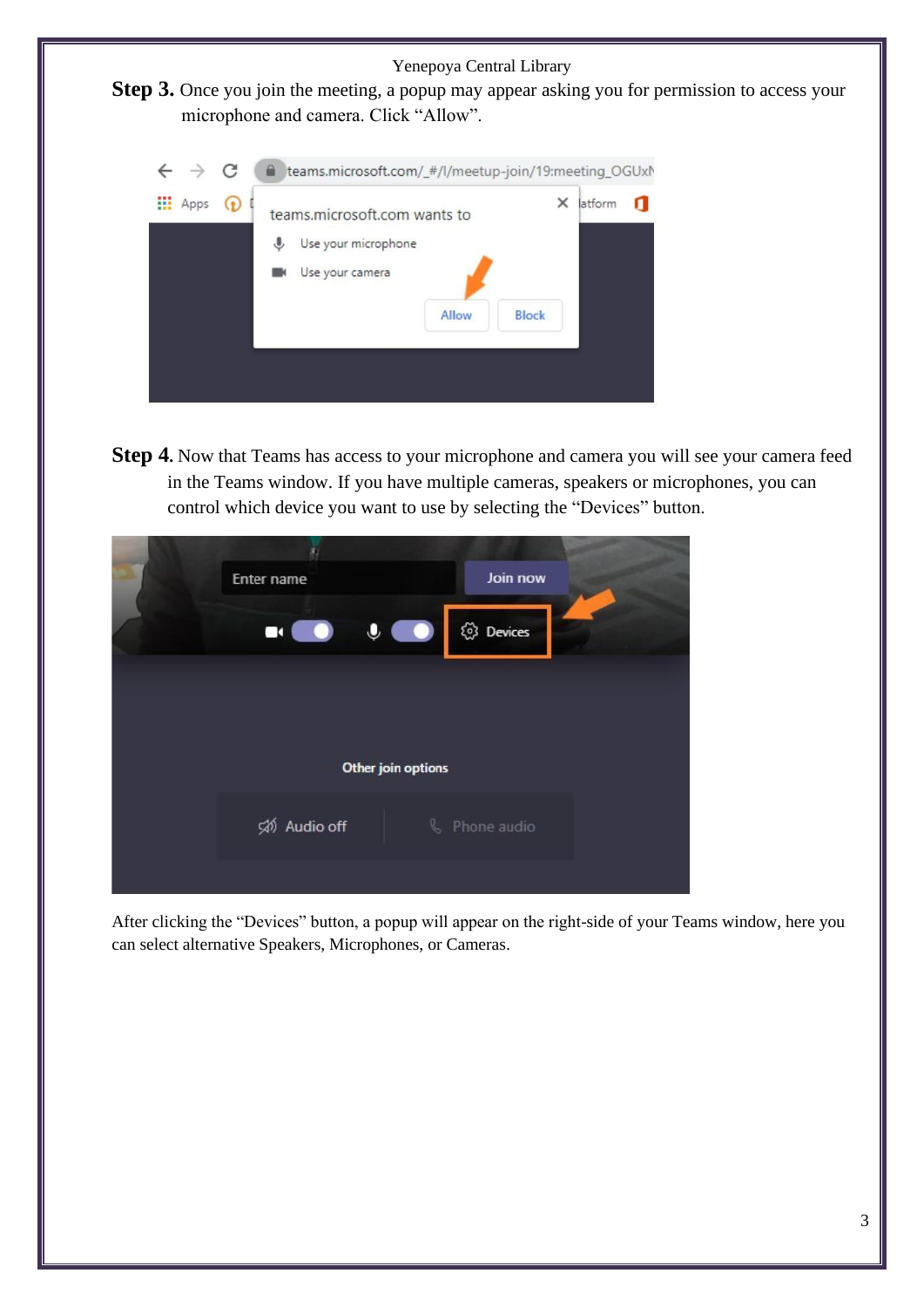Yenepoya Central Library

**Step 5.** Once you have the correct camera and microphone selected, enter your name and click "Join now".

|  | Enter name     |                        | Join now      |  |
|--|----------------|------------------------|---------------|--|
|  | E<br>$\bullet$ | $\bullet$<br>$\bullet$ | @ Devices     |  |
|  |                |                        |               |  |
|  |                |                        |               |  |
|  |                |                        |               |  |
|  | प्ली Audio off |                        | & Phone audio |  |
|  |                |                        |               |  |

If you're joining as a guest, you may be placed into a lobby after clicking "Join now". If you're in a lobby you'll see this on your screen:

| Someone in the meeting should let you in soon                               |  |
|-----------------------------------------------------------------------------|--|
|                                                                             |  |
| <b><i><u>o</u></i></b> Devices<br>$\mathbb{Z}(\bullet)$<br>$\mathscr{L}$ (O |  |
|                                                                             |  |

If you're in a lobby just sit tight and wait for someone to let you into the meeting.

## **Once You're in a Meeting**

Now that you've joined a Teams meeting this will be your view. If you hover over the teams window a toolbar will appear near the bottom of the window.